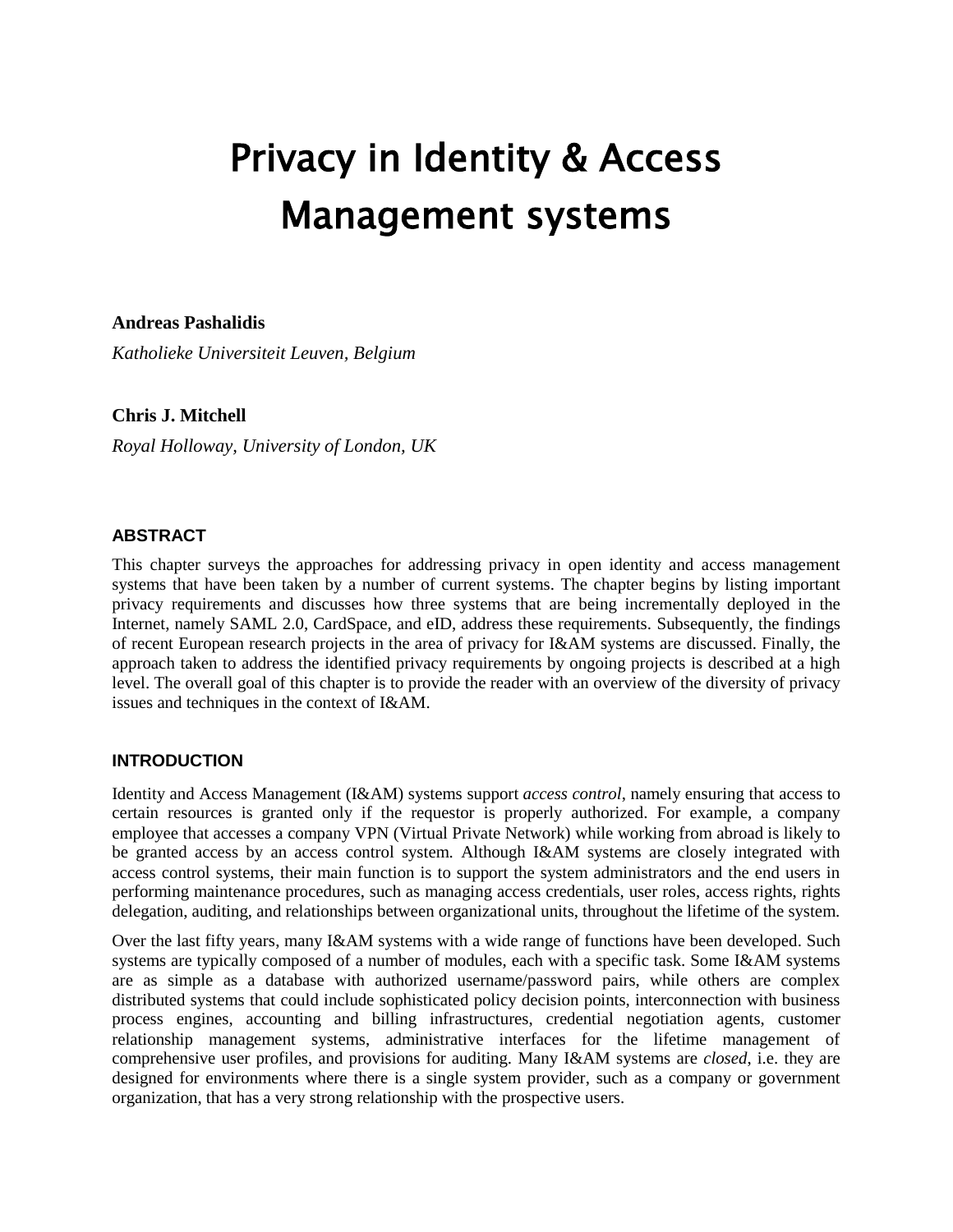The focus of this chapter is *open* I&AM systems, i.e. systems that cover multiple organizations. In the context of such systems, users interact with a range of different organizations using one or more credentials. New users may be introduced into the system by multiple parties, or users may be able to independently create new accounts for themselves. In open systems there is clearly a need for interoperability, and thus standardization is probably more important than in closed systems; privacy also plays a central role. Users should, for example, be able to control the degree of dissemination of their personal information to organizations and other users. The particular focus of this chapter is the various degrees of privacy achieved by current open I&AM systems, and what issues need to be addressed in future such systems.

# **PRIVACY REQUIREMENTS FOR I&AM SYSTEMS**

The need for user privacy in open I&AM system arises from the need to reduce the risks of unnecessary or otherwise unwanted disclosure of personal information. In recent years, legislation in Europe, both at EU and at national levels, has become an important driver for the introduction of privacy and transparency enhancing techniques within I&AM systems. This is because many of these laws require businesses to follow the principles of data minimization, data protection, and, in some cases, data retention. The data minimization principle requires that personal data is not disclosed to a transacting partner unless that information is strictly needed in order to carry out the transaction. In order to establish such strict necessity, the purpose of disclosure must be specified for each data item to be disclosed. Data protection and retention require that users have access to, and can update, their personal information when it is stored at an organization, but also that organizations have to keep records in a way that facilitates effective investigation of past transactions. In this context, "personal data" is any data that could potentially lead to the identification of an individual, even if this is only possible in combination with additional information.

The following more concrete requirements arise from the requirement to minimize the personal data that is transferred between parties. We say that a privacy-preserving I&AM system should enable its users to:

- selectively disclose personal data to organizations and other users;
- create multiple identities or pseudonyms;
- attach different pieces of personal information to different identities;
- review data disclosed in the past;
- maintain different identities towards different organizations;
- formulate 'sticky' policies that follow personal data and that govern under which conditions the data may be disclosed and used;
- minimize the amount of trust users are required to place in third parties and infrastructural components in general; and
- provide explicit consent for sharing personal information, and enable users to revoke previously given consent.

Of course, achieving all the above in a usable manner, i.e. without placing too great a burden on users and system administrators, is very challenging.

The above requirements can be roughly captured by the following criteria. They can be used to evaluate I&AM systems with respect to their privacy-friendliness.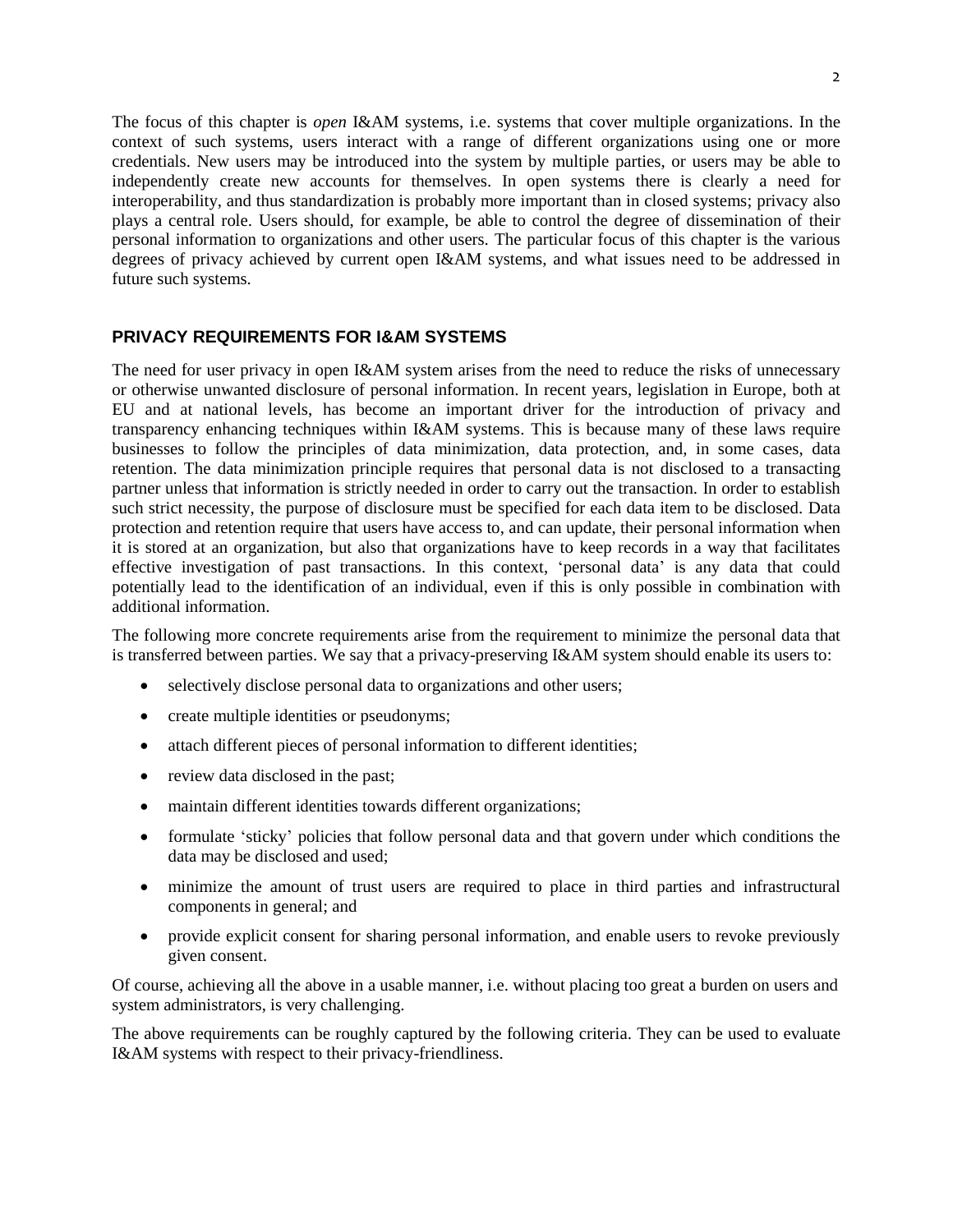## **Trust model**

Some I&AM systems are designed so that a remote entity, typically called the "Identity Provider" (IdP), stores and manages the user"s personal information. Users are typically authenticated by an IdP, and are then able to access their own information and forward it to requesting parties. While this has the advantage of mobility – users may use the system from any computer and any location – this model also raises significant privacy issues. This is because the trusted party not only learns the personal data of the user, but will also gain information about the behaviour and relationships of the user, since other parties will refer to the trusted party every time they require user data and or assurances about user authenticity. Moreover, the trusted party must be relied upon not to assert that a user has been authenticated when this has not occurred, and/or to assert false information about the personal attributes of a user (as discussed in (Alrodhan & Mitchell, 2010)).

Of course, the privacy issues arising from the use of a third party IdP can to some extent be mitigated if the user is able to choose which IdP to use. This issue of choice arose starkly in the case of Passport, Microsoft"s initial attempt to solve the identity management problem by making itself the IdP for everyone. As has been widely documented, the notion of trusting Microsoft with large quantities of personal data gave rise to a widespread and violent negative reaction, which clearly took Microsoft by surprise (Kormann & Rubin, 2000). Indeed, this informed Microsoft's subsequent effort in this space, the CardSpace system, discussed later in this chapter. Of course to be effective, choice requires a rich ecosystem of entities prepared to act as IdPs, and this ecosystem is still at an early stage of evolution. Moreover, even as and when such an ecosystem develops, not all users will be equipped with the means to decide which IdPs they can trust with mission-critical personal data.

An approach in which personal data, such as attributes and certificates, are stored on the user's own computer and are then disclosed directly to the parties that require it, is likely to be more privacy-friendly. Such an approach, however, is less convenient, since mobility is no longer guaranteed and the users may have to perform a greater number of administrative tasks. It also increases the importance of security management of the platform on which the user information is stored.

Ultimately it all comes down to trust. Users will have to make a trust decision with regard to the handling of personal data, either in terms of the use of a trusted third party (e.g. an IdP) or a personal platform. Sadly, recent history suggests that this is a highly problematic issue, since users are known to make poor trust decisions with regard to the handling of personal data, as the many issues identified with social networking sites have proved (Hogben, 2007).

#### **Multiple unlinkable identities**

The notion of a user identity is commonly defined as the set of personal information for that user (attributes, certificates, credentials, and other statements concerning the individual). The user may "compose" one or more personal identities by grouping relevant pieces of personal information. Identities do not need to be consistent; for example, one identity may include the user's real name and address, whereas a pseudonym (e.g. a nickname) and address (or no address at all) may be included in another. The grouping of data into identities makes it easier for a user to switch between contexts or roles. Note that the literature sometime uses the term "virtual identity" in order to refer to such a composed identity (see, e.g. (Aguiar, 2010)).

In closed systems users are typically restricted to a single identity, whereas open systems typically do not have such a restriction. In particular, if the I&AM system interacts with multiple organizations that can each identify users, it may be desirable for users to be able to use different identities with different organizations. Moreover, in order to achieve data minimization, mechanisms should be provided to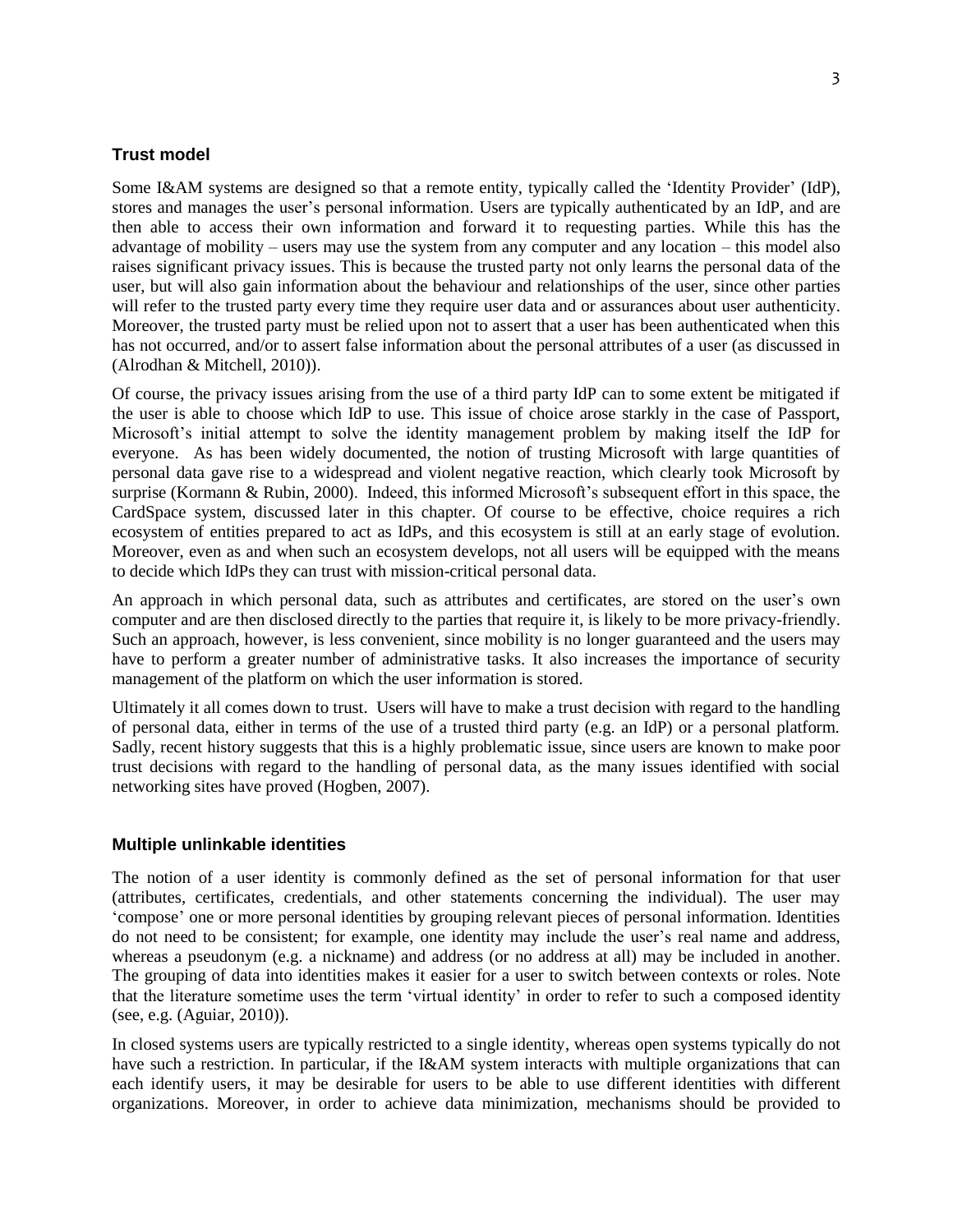prevent collaborating organizations from linking a given user"s profile at one organization with the same user"s profile at another. While it is relatively easy to let users create and maintain multiple identities for themselves, ensuring that these identities remain unlinkable is not straightforward. In particular, there is always a risk that usage patterns and attribute values leak enough information to link the identities of a given user. The system itself, however, should not prevent privacy-conscious users from maintaining identities that are effectively unlinkable (up to certain inherent limits, discussed in (Pashalidis & Meyer, 2006) and (Pashalidis & Mitchell, 2004)).

#### **Selective disclosure**

Selective disclosure requires that it is both possible and simple for a user to disclose only part of an identity to a given requestor. If, for example, the system has registered the user"s date of birth, it should be possible to disclose only the user"s age or even age group (e.g. 18–25) without having to install a separate identity or undergo a lengthy registration process.

#### **Consent**

Personal data can be used for a wide range of purposes. If, for example, a user wishes to buy electronic goods that are shipped via email, then the user must disclose his email address. However, an online shop may wish to employ a user"s email address for other purposes, such as research or marketing. A privacypreserving I&AM system should enable a user to be asked for explicit consent for such secondary uses of personal information. Similar provisions should be implemented regarding data retention times where input is needed from the user. The system should also support the revocation of consent, for example if the user no longer wishes to be contacted by the other party

#### **Privacy respecting sharing of personal information**

Sometimes it is necessary for a piece of personal information to be transferred from one organization to another. If, for example, a user orders a book from an online shop, the shop must be able to forward the user"s address to the shipping company in order for the book to be delivered. In such situations it should be possible for the user to define a policy that tells the shop for which purposes and to which recipients the data is permitted to be forwarded. The notion of a "sticky policy" is similar to consent solicitation in that they both enable the user to define acceptable retention periods, purposes, and authorized recipients. The difference, however, is that while consent only applies to the first recipient of personal information, a sticky policy is 'stuck' to the data. This means that the policy is visible and applies to all 'downstream' data processors, i.e. everyone to whom the data is disclosed in the context of a process of the I&AM system. Note that there is an interplay between privacy-respecting sharing of personal information and revocation of consent: if personal data has been already shared, then effective revocation of consent becomes very challenging; effectively revoking consent would, for example, require dynamic updates to sticky policies. To the best of our knowledge, to date no deployed I&AM has tackled this problem.

## **SOME COMMON SYSTEMS**

We next examine some widely discussed protocols used by open I&AM systems. It is important to observe that products offer a variety of user interfaces and varying degrees of usability and functionality. Moreover, as open I&AM systems are developing rapidly both in the technical and legal dimensions, so are the interfaces and functionality of individual products. Hence it is of limited use to evaluate current implementations at a very fine level of detail. It is more valuable to examine the *protocols* that are used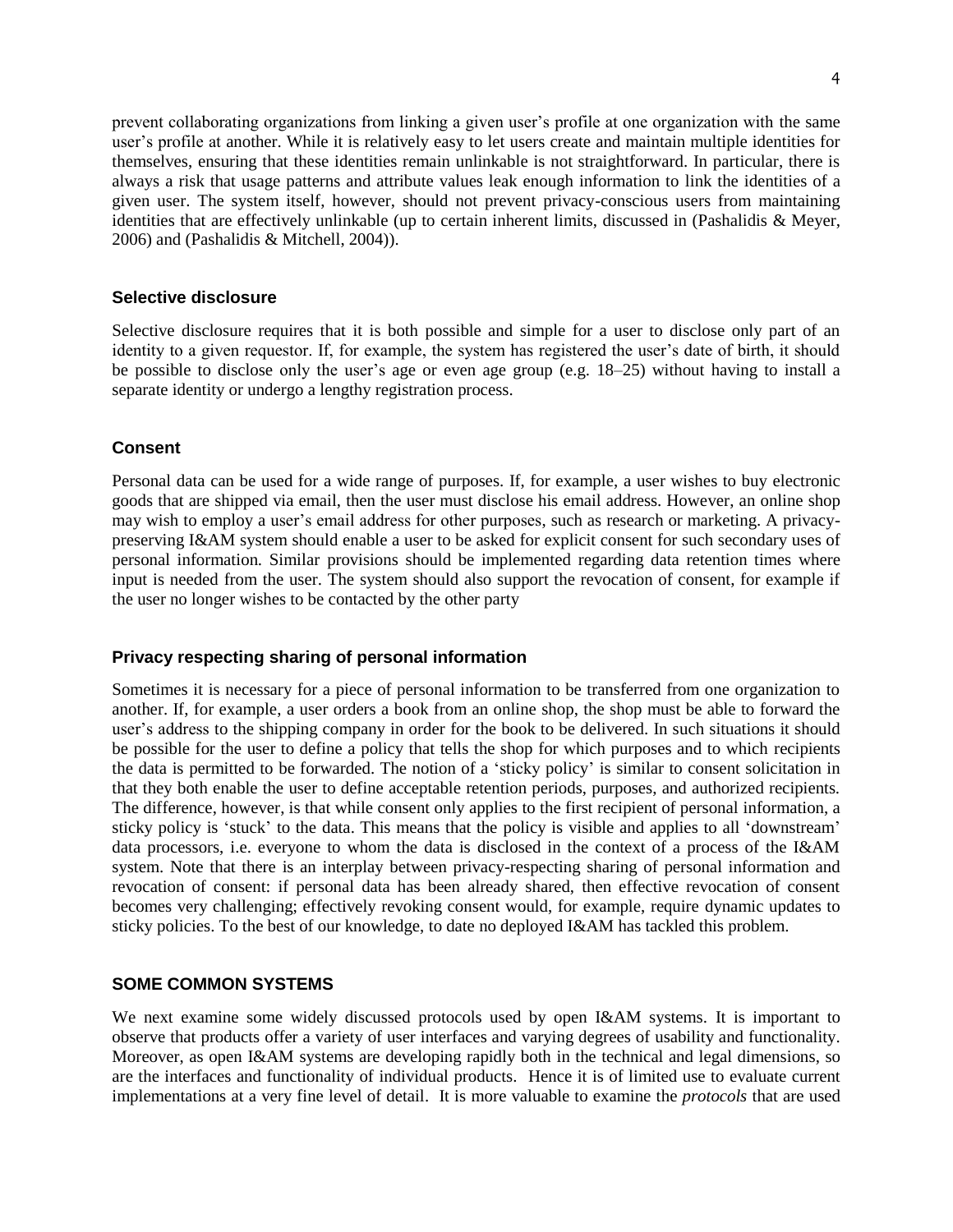to support I&AM systems. Because these protocols are standardized, they are more likely to be stable than user interfaces and software functionality sets, which change much more frequently.

In particular, we examine the privacy properties of SAML 2.0, CardSpace, and electronic ID. The reader should keep in mind that these systems focus more on identity management rather than access management. Access management infrastructures, typically located in the backend of an organization"s infrastructure, are largely orthogonal to the processes that affect the systems below. Nevertheless, much current research, as outlined later in this chapter, is aimed at achieving a tighter integration between identity and access management, for example by enabling policy evaluations to be distributed over multiple domains.

#### **SAML 2.0**

SAML, which stands for "Security Assertions Markup Language", is a set of web services protocols used in web services, and is standardized by OASIS. SAML versions 1.0 (Haller-Baker & Maler, 2002) and 1.1 (Maler, Mishra & Philpott, 2003) were published in 2002 and 2005, respectively. SAML 2.0 (Cantor, Kemp, Philpott & Maler, 2005), specifies protocols enabling organizations to exchange data about users. The typical use case involves a user that is authenticated by an organization called an Identity Provider (IdP), who maintains an account for the user.

The IdP can authenticate users by a variety of methods (Kemp et. al., 2005). The scheme is not restricted to a single IdP, and users may choose their preferred IdP from a list that contains all IdPs that are recognized by the website which they wish to access. The specifications also provide data structures which enable the IdP to send attributes it stores about a user to other websites in a manner that enables the receiving websites to verify the validity of the attributes. It is up to the IdP to provide user interfaces through which users can compose identities and exercise selective disclosure. Selective disclosure can be exercised if the user is given the opportunity to specify policies that tell the IdP which potential recipients are allowed to see which attributes, or by explicitly asking the user to confirm attribute disclosures every time they are about to take place. Both approaches have usability disadvantages.

**SAML 2.0 and access management** XACML (Extensible Access Control Markup Language), another OASIS standard (Moses, 2005), specifies a format for access control policies as well as formats for messages that can be used by a Policy Enforcement Point (PEP) to request a policy decision from a Policy Decision Point (PDP). The XACML SAML profile (Anderson & Lockhart, 2005) specifies how XACML messages can be sent inside SAML 2.0 messages. This specification involves a close integration of Identity and Access Management technologies. In a typical use case, some of the XACML-enhanced SAML 2.0 messages, typically exchanged between a PEP and a PDP, will carry personal data, such as attributes. This standard enables more elaborate access management because it enables one domain to outsource policy decisions to another domain. However, use of the standard is also likely to increase the risk of privacy breaches because the exchanged messages may contain personal user information (e.g. attributes) and, while this information may be necessary to reach an access control decision, the messages are forwarded across domain boundaries The particular risk level, however, depends on the details of the deployment.

## **CardSpace**

CardSpace is a software product produced by Microsoft that enables users to manage their identities on their own computer. In Microsoft terminology it is an "identity metasystem", i.e. a system that aims to accommodate multiple, ideally all, Identity Management systems and offer a unified user experience towards the user. Cardspace offers suitable abstractions for processes such as the creation of identities (i.e. grouping together attributes), authentication of remote websites, and remembering histories of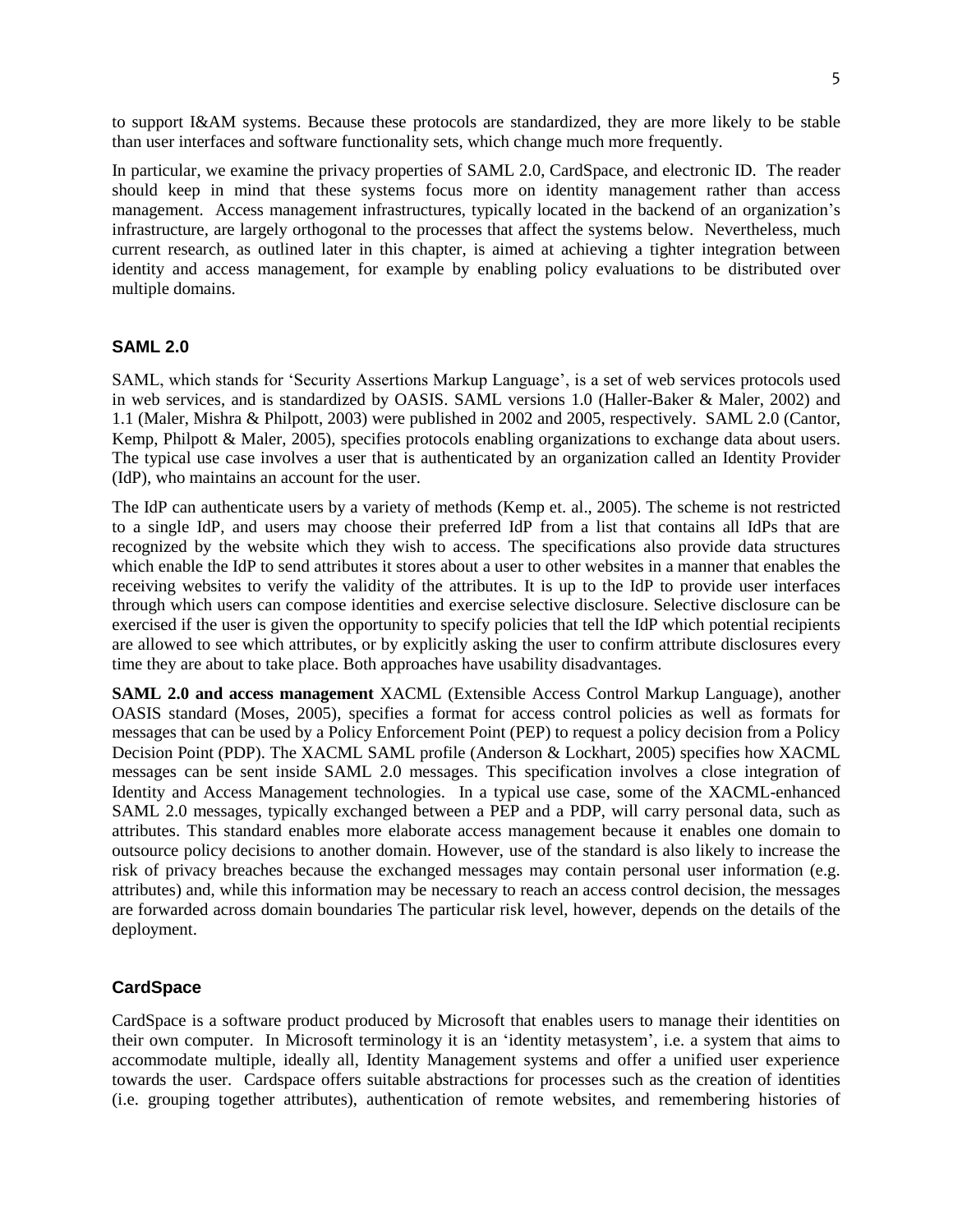disclosed personal information. Cardspace has been designed to promote adoption of Identity Management systems by presenting these abstractions to the user in a self-explanatory and easy to use manner, namely in the form of "Information Cards". Each such card can contain a range of different types of personal information, and part or all of the contexts of such a card can be selected for disclosure to a remote website.

CardSpace conforms to the Identity Metasystem Interoperability Standard (Jones & McIntosh, 2009) and supports "U-Prove" anonymous credentials (Brands, 2000). According to (Jones & McIntosh, 2009), "Information Cards can be used both at applications hosted on Web sites accessed through Web browser and rich client applications directly employing Web services'. In a typical use case, however, while composition and selection of cards is done at the user"s computer, the personal information itself may be stored at a variety of providers on the Internet. CardSpace can handle different types and formats of credentials, claims and attributes including SAML 2.0 and the recently specified protocol for U-Prove credentials (Paquin, 2010). Even though it is envisaged that Information Cards reside on the user"s computer, most use cases require a wider infrastructure, with IdPs that authenticate users and provide assertions containing personal data. That is, the IdP and potentially other parties such as attribute and storage providers, are likely to be actively involved whenever the user chooses to show a card to a remote website.

As we have discussed, in CardSpace an IdP provides interested parties with statements about the attributes of a user. The system allows the recipient of such statements to be confident that the user with which it is communicating is the rightful holder of such attributes. If the attributes include a unique identifier, then the system thereby provides a means for a party to (indirectly) authenticate a user. That is, in some sense CardSpace combines attribute management with the provision of user authentication services. This property is shared by a number of other identity management systems. However, other identity management systems, such as Liberty<sup>i</sup>, deal only with the issue of authentication. By restricting scope in this way, the privacy implications are much reduced, since in Liberty the IdP solely provides statements about whether a user (identified by a pseudonym) has been authenticated.

Finally we observe that CardSpace has the capability to reduce the trust requirement on IdPs not to monitor user activity (as discussed under Trust model above). A CardSpace IdP provides statements about user attributes, but, depending on which cryptographic options are in use, may not be required to know to which party this statement is being provided.

#### **eID**

eID, which stands for electronic IDentity, refers to efforts inside the European Union to introduce the electronic equivalent of national identity cards to its citizens. An eID solution typically takes the form of a smart card embedded into a credit-card-sized plastic card. An eID card can be used to authenticate a citizen, and to share information about the citizen that has been verified by the issuer of the card, i.e. the government. One rationale for the introduction of eID is an expected reduction of costs in the public sector resulting from its role in enabling citizens to interact electronically with government services. However, eID applications are not necessarily restricted to government applications; any business could decide to accept eID cards in order to identify or collect information about its customers. In some countries, e.g. in Germany, eID cards are likely to be able to generate so-called "qualified signatures". These signatures can be used to sign legally binding contracts, and, because of special technical protection measures, are exoected to have greater legal weight than non-qualified signatures.

A number of countries have introduced eID cards, for example Estonia and Belgium, and other countries are planning such a deployment; indeed, only a minority of EU member states do not have plans to roll out an eID in the future (Naumann & Hogben, 2009). Unfortunately, the eID systems of different countries differ to such an extent that future interoperability may be hindered (Naumann & Hogben,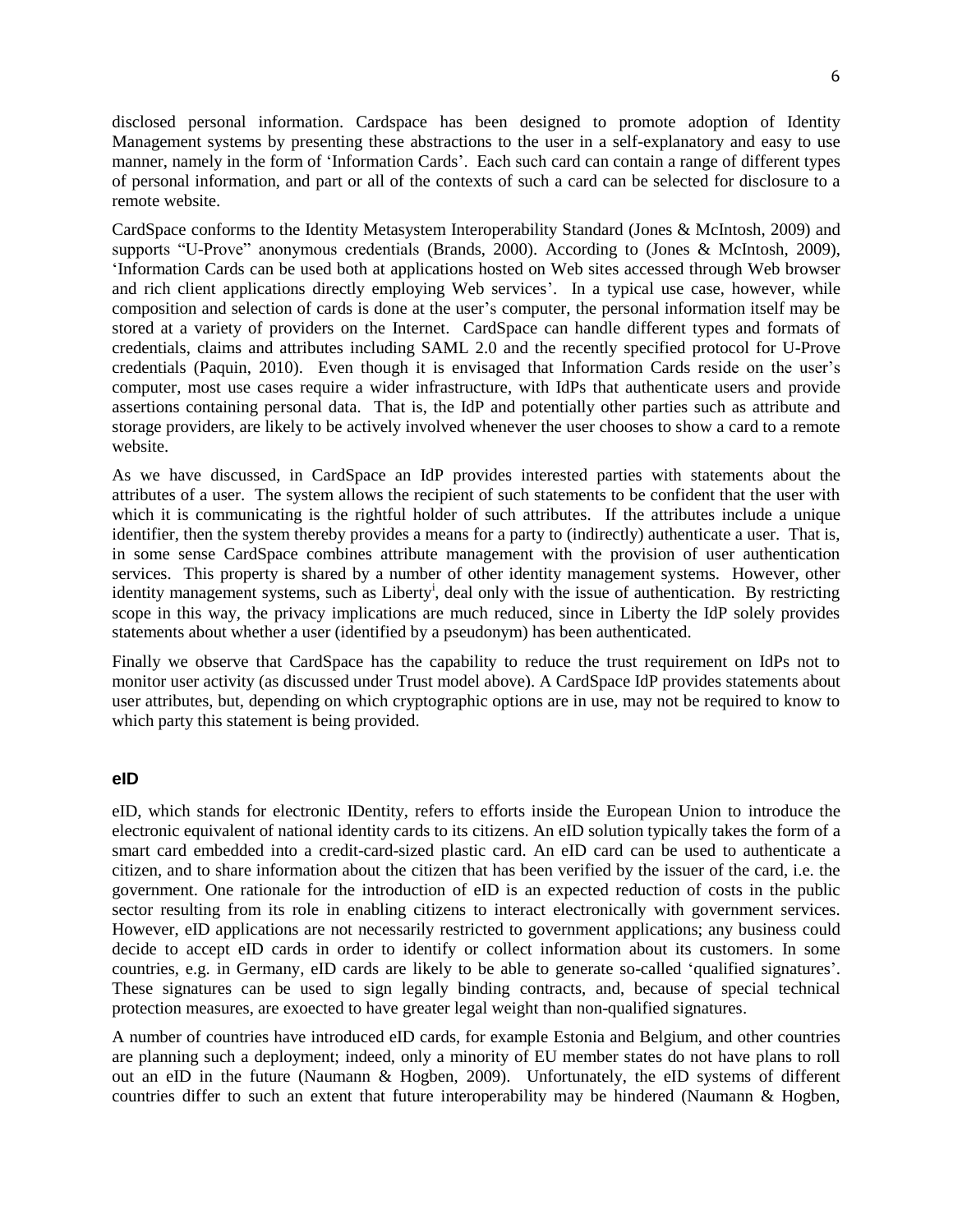2009). In order to prevent this from happening, efforts are underway to harmonize the eID landscape and to introduce more stringent privacy measures<sup>ii</sup>. It is important to keep in mind that many of the differences are due to differing national legal frameworks (Naumann & Hogben 2009, Jentzsch 2010).

Given the diversity of national legal frameworks, it is no surprise that different eID systems have different properties with respect to protecting citizen privacy. Apart from the the German eID system, all deployed systems of which we aware produce a signature in order to authenticate the citizen. This is a violation of the data minimization principle since, when used for authentication only, the signature reveals more information about the citizen than is strictly necessary (Naumann & Hogben, 2009). The protocol used by the German eID card, called PACE (shown to be secure in Bender, Fischlin & Kügler 2009), circumvents this problem.

The type of data that is stored on different national eID cards, as well as the conditions under which access to this data is granted, also differs greatly from one system to the other. For example, currently the chips used in Belgium, the Netherlands, Portugal and Germany store a picture of a citizen"s face, but only the German system restricts access to governmental services, whereas those used in Belgium, the Netherlands and Portugal impose no such access restrictions. Similarly, currently only the Austrian and the German cards support pseudonymous transactions, in the sense that different organizations get to see different identifiers for the citizen/card; other schemes reuse the same identifier for the citizen and/or card across contexts, thereby enabling colluding organizations to breach privacy by linking the transaction histories of any given citizen. It should be mentioned, however, that certain countries, e.g. Belgium, legally prohibit organizations from storing any long-term identifiers that are retrieved from the card, thereby reducing the risk level. For more information on the differences of eID approaches, the reader is referred to (Naumann & Hogben, 2009) and (Modinis-IDM consortium, 2006). A European eID card, called the European Citizen Card (ECC) is currently being specified; this specification supports unlinkable pseudonyms, and the different possibilities to integrate ECC with SAML 2.0 are investigated in (Eichholz, Hühnlein & Schwenk, 2009).

#### **Other systems**

SAML 2.0, CardSpace and eID are certainly not the only I&AM systems. We conclude this discussion on existing systems by briefly mentioning some other widely discussed examples of such systems.

The Liberty Alliance Project (usually abbreviated to Liberty), which went public in 2001, is one of the most prominent collaborative efforts aiming at building open standard-based specifications for identity federation systems. The Liberty model is essentially that of an Internet single sign-on (SSO) system. In this scheme, a principal (or a user) can federate its various identities to a single identity issued by an identity provider, so that the user can access services provided by service providers belonging to the same circle of trust by authenticating just once to the identity provider. This relies on a pre-established relationship between the identity provider and every service provider in the circle of trust. As stated above, Liberty does not support the management of personal information, and provide only authentication services.

Shibboleth is an open source federated identity management system that has been developed by the Internet2 consortium. It offers standards-based authentication and authorization systems. Shibboleth mandates identity federation, in which the IdP and the service provider systems consuming user information exchange public key certificates. Unlike in Liberty, the IdP and the serve provider do not have to establish long-term shared pseudonyms during the federation process (but they can if they wish). Instead of long-term pseudonyms, the IdP and SP can use short-term random IDs to help preserve user privacy and maintain anonymity. The latest version of Shibboleth, version 2.0, is based on SAML 2.0.

OpenID is an open source identity management system in which IdPs issue their users with "global" identifiers that can be used to log-in to any service provider. OpenID is somewhat different in nature to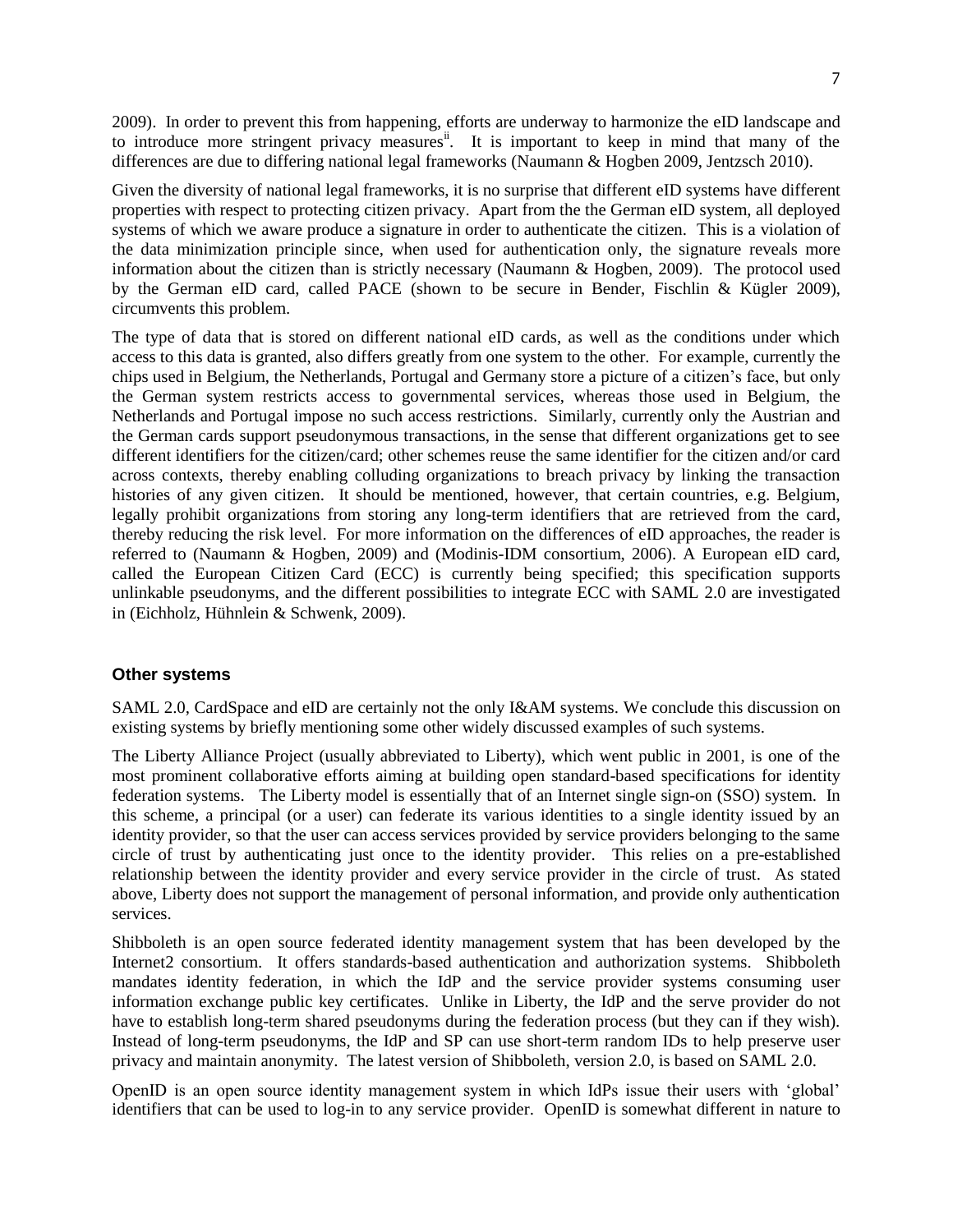SAML 2.0, CardSpace, Liberty and Shibboleth, and relies on a rather different model. In OpenID, an IdP issues a user with a global identifier (or OpenID) that can be used to log-in to any OpenID-enabled service provider. This identifier is typically a URL, and identifies the IdP that issued it. Obviously, there is no need for pseudonyms in this system, since IdPs and the SPs can refer to a user using the OpenID global identifier. There is no identity federation process in OpenID; however, if a user already holds an service provider-issued identifier, then the service provider may choose to "locally" link this identifier with the user OpenID (i.e. the IdP-issued global identifier). Of course, since everything is based on a global identifier, OpenID does not support any degree of anonymity or pseudonymity, and hence is much less privacy-friendly than the other systems we have discussed.

# **PREVIOUS RESEARCH PROJECTS**

We briefly discuss some of the approaches taken by three recently finished European research projects in the area of I&AM, namely DAIDALOS, SWIFT, and PRIME. The European projects discussed here are all large scale research collaborations involving a significant number, typically between 15 and 40, of partners representing both industry and academia. The lengths of the projects discussed range from 30 months to four years.

DAIDALOS<sup>iii</sup>, a project with nearly 40 partners, involved two consecutive phases that ran from 2003 to 2008, involved a number of mobile phone operators including Deutsche Telekom, France Telecom, Telekom India, and Telefonica (Spain). According to the project website, its overall goal was to "design, prototype and validate the necessary infrastructure and components for efficient distribution of services over diverse network technologies" and to "integrate complementary network technologies to provide pervasive and user-centred access to these services". As a result of the broad scope of the project, it would be unfair to say that its focus was on I&AM. However, a significant part of the project was dedicated to I&AM and the related privacy issues. In this context, DAIDALOS (in its second phase) introduced the concept of virtual identities. A virtual identity is an index of pointers to personal information that may reside at various places in the network. According to the project vision, users should be free to construct as many virtual identities for themselves as they wish, and choose where different items of personal information are stored. The index would be stored at an IdP (perhaps the user"s network operator), and would itself be identified by a random-looking pseudonym.

DAIDALOS virtual identities are cross-layer in nature. This is because it was recognized that lower communication layers trivially enable an adversary to link transactions, even if these transactions are made unlinkable at the application layer. To this end, the adversary simply has to observe the user"s Internet Protocol (IP) address; if the same IP address is used, with high probability the same user is behind the transaction. The project introduced mechanisms that trigger a switch of all identifiers across the stack, namely MAC address, IP address and, if applicable, SIP address, whenever the user switches his VID at the application layer. Moreover, multiple VIDs can be simultaneously active, with the consequence that the user"s device will have an equal number of concurrently active MAC addresses and IP addresses (Aguiar, 2010).

Whether or not the results of the DAIDALOS project with respect to privacy-enhancing I&AM will be taken up by industry and deployed in real mobile networks remains to be seen. Certainly many practical obstacles will have to be overcome, most importantly the introduction of the new infrastructure that enables different operators to interoperate. Moreover, the replication of the entire communication stack whenever the user switches a VID is likely to introduce potentially unacceptable performance degradation.

The SWIFT (Secure Widespread Identities for Federated Telecommunications), was a 30-month project that built on the concept of DAIDALOS virtual identities. The main focus of the project was the integration of virtual identities into the authentication infrastructure of telecommunication operators,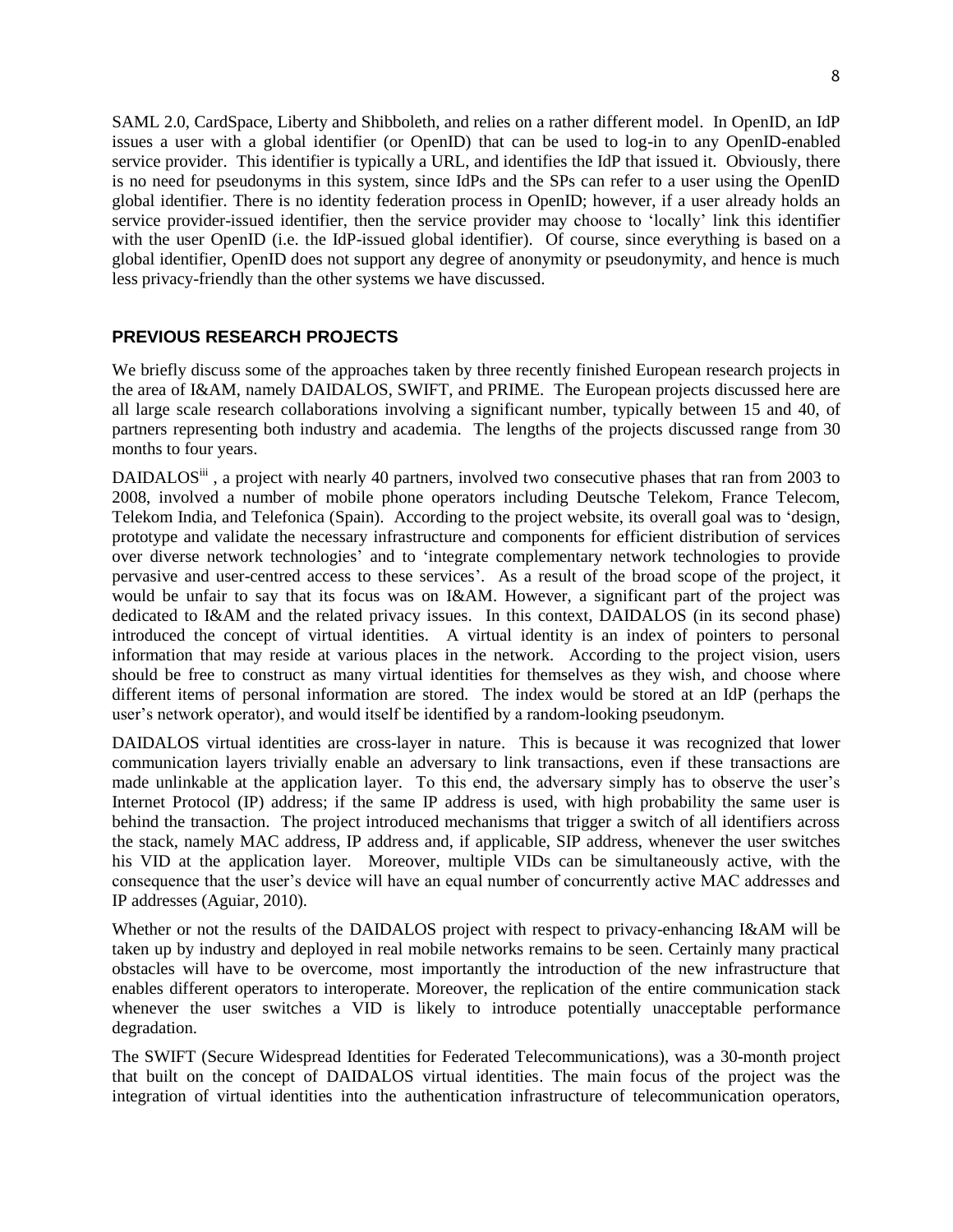enterprises and ISPs. One important driver was the desire to support flexible charging and billing schemes as well as a form of single sign-on in which the user"s ISP acts as an IdP, causing the user to be automatically logged into services on the Internet without further interaction (Azevedo 2008).

One goal of the PRIME (Privacy and Identity Management for Europe) project was to develop a privacypreserving identity management system. The approach it adopts makes use of cryptographic tools called "anonymous credentials". Such credentials enable a level of data minimization that is not possible with conventional public key cryptography. In particular, an anonymous credential enables a user to demonstrate possession of a certified attribute to third parties, while at the same time avoiding the disclosure of any unique identifiers that would enable different demonstrations of the same credential to be linked. The project also developed an architecture that acts as a middleware component between an application and the repository that holds the user"s personal information. The architecture combines access control policies that support obligations, negotiation and trust management; for further detail, the reader is referred to (Sommer, Cassasa Mont & Pearson 2008).

While DAIDALOS and SWIFT seem to assume that the user's data will be primarily stored by services (e.g. IdPs) in the network, PRIME"s default mode of operation appears to assume that user data is managed on the user's own computer. It should be emphasized that these two approaches are very different, because the former requires third parties to be entrusted with user data while the latter does not. The distinction is, however, a superficial one since, in principle, both modes of operation are possible. Meta-identity systems like Higgins<sup>iv</sup> and Cardspace (Brands, 2000) make this degree of flexibility explicit.

# **ONGOING RESEARCH PROJECTS**

This section presents currently running European research projects that, amongst other things, aim to improve privacy in open I&AM.

# **PrimeLife**

PrimeLife<sup>v</sup> (Privacy and Identity Management throughout Life) is a European project that aims to develop mechanisms that prevent the collection of the massive amounts of personal data that individuals leave behind in their online transactions. The project takes a somewhat holistic approach, looking at the problem not only in specific domains, but in a range of domains and throughout an individual"s lifetime. PrimeLife builds on the work done in  $\text{PRIME}^{\text{vi}}$ , but also aims at addressing the requirements listed earlier in this chapter. To this end, a number of mechanisms are being developed within the project. These can be roughly divided into cryptographic primitives, transparency support tools, privacy enhancing technologies, mechanisms for access control, and user interface development.

The cryptographic mechanisms build on previous work on anonymous credentials and related types of cryptosystem. In this area, the project has developed more efficient mechanisms for the encoding of attributes and the revocation of anonymous credentials, as well as protocols that allow users to retrieve information from a server without the server learning which exactly item of information was disclosed. Research topics also include enforcement mechanisms to prevent excessive data sharing in the context of social networks, and a "trusted wallet" i.e. a software module that can manage sensitive information for multiple security modules.

Transparency support tools are, in the view of the project, tools that enable the user to access data that is stored about the user at third parties, the purposes of data collection, and the risks involved in divulging further information. First results aim to obtain an overview of technologies in this area, but also results on measuring privacy properties such as anonymity and unlinkability have been produced. It should be noted here that the topic of how to obtain and communicate reliable privacy measurements to end users is very challenging and still in its infancy.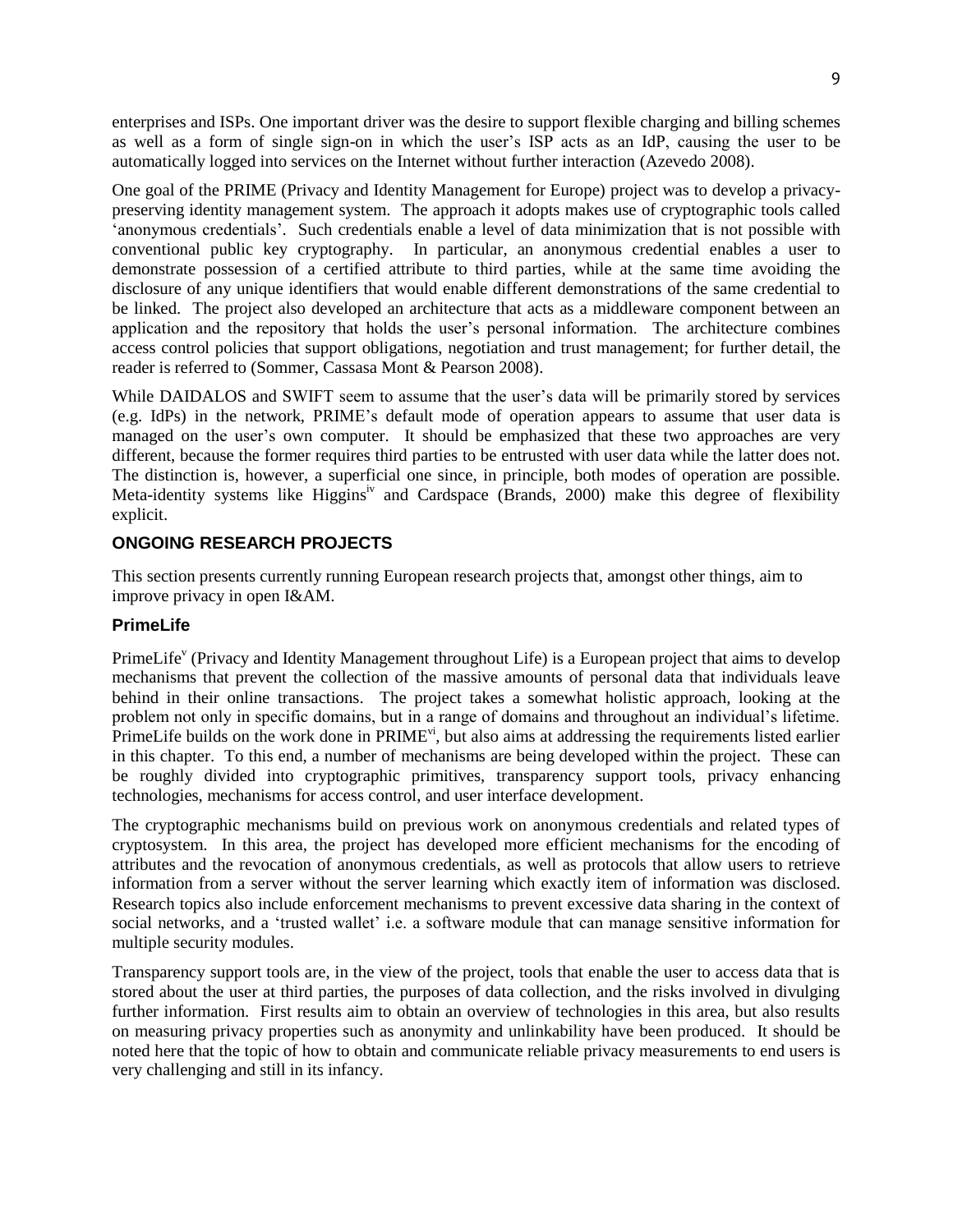Privacy enhancing technologies considered within PrimeLife include mechanisms suitable for the establishment of collaborative groups, the management of trust for privacy-preserving reputation systems, and for querying large collections of personal information without compromising the privacy of the individuals that are represented in the data set. In the area of access control, the project concentrates on how to capture the purpose for which personal data may be requested within access control policies, as well as the confidentiality of the policies themselves, and how users can define access control for data that is stored at external parties. These external parties do not necessarily have to be trusted with the data, but only with encrypted versions of the data. The project also aims to examine how such approaches can lead to better protection of biometric traits.

Finally, the project aims to increase end user awareness about privacy issues and to provide useful controls to users. This is to be achieved by implementing a variety of prototype user interfaces and subsequently conducting user studies in order to gain understanding of what abstractions and metaphors work in practice. For more information, the reader is referred to (Camenisch & Samarati 2009) and (Fischer-Hübner, Wästlund & Raggett 2009), as well as the project website.

# **TAS3**

TAS3 (Trusted Architecture for Securely Shared Services) is a project related to I&AM which aims to develop an architecture that deals with authentication of users and organizations, credential management, the establishment of trust between users and organizations, compliance considerations such as data protection policies, and a seamless integration into established business processes.

One of the main differences between PrimeLife and TAS3 is that, while the former project focuses on improving different privacy-preserving techniques, TAS3 focuses on the specification and development of a concrete architecture that integrates such techniques, while addressing the challenges that arise from this integration. Like PrimeLife, TAS3 also introduces mechanisms for the specification and management of policies that govern access to personal information. In particular, the project specifies a comprehensive authorization infrastructure that takes into account the requirements from different stakeholders: the user's privacy preferences in the form of explicit consent and sticky policies, policies from multiple organizations, and input from a business process engine.

Although the TAS3 architecture is generic and is designed to handle any type of information and personal data, the main scenarios targeted by the project are e-health and employability. In the e-health scenario, sensitive medical data about patients must be made available to doctors, while it must also be ensured that non-authorized persons cannot access a patient"s medical data. Moreover, it must be guaranteed that the system can be audited, and hence a trustworthy log file of who accessed which files must be constructed. Emergency situations must also be addressed, where a doctor may need to access a patient"s file even if the doctor could not do so in the absence of the emergency.

The employability scenario, on the other hand, focuses on the situation where a user uploads CV data to a special server in order to support a search for a job; instead of the user manually filling out cumbersome forms at every potential employer"s site, the system enables potential employers to see the required data from the user's uploaded CV. This scenario highlights the need for the system to be able to handle complex structures in personal data, and to handle complex policies regarding the handling of data with respect to consent, purpose, and forwarding to third parties.

Both the e-health and the employability scenarios provide a motivation for introducing a business process engine that orchestrates the overall information flows and that enables changes to the process to be introduced in a structured manner.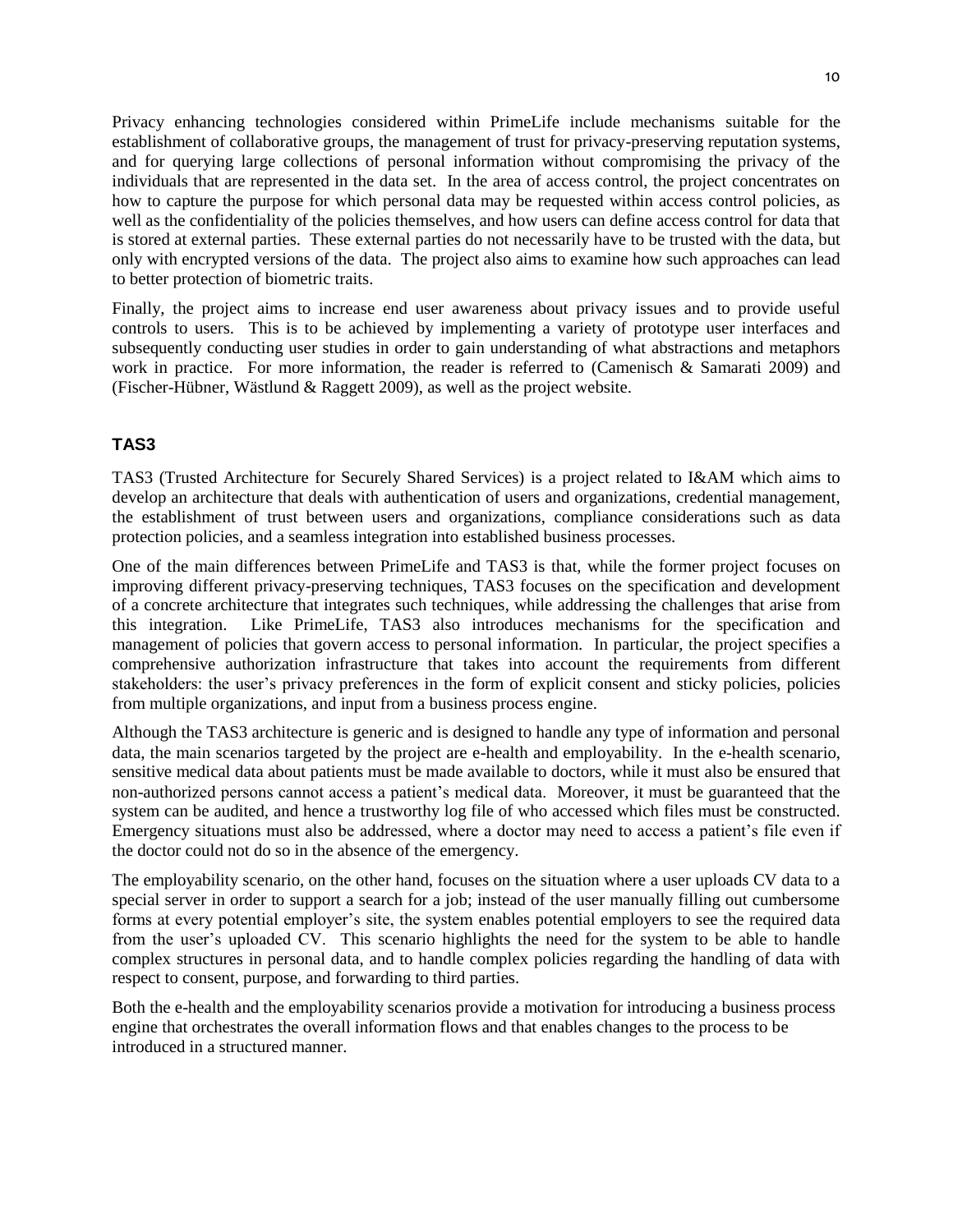Organizations may not only use different policy formats, but also use different vocabularies when formulating their policies. For example, while one organization might use the term "manager", another may use the term "supervisor" to refer to the same concept. In order to address the resulting semantic interoperability issues, TAS3 is also developing modeling tools that capture the diversity of naming. A dedicated TAS3 component is planned that will translate the affected policies into a common format at runtime. More details of the TAS3 architecture are given in (Kellomäki 2009).

## **SUMMARY AND CONCLUSIONS**

In this chapter we have discussed privacy issues that arise in the context of I&AM, and provided a high level overview of how certain systems that are currently being used or developed address these issues. We have found that privacy protection plays a major role in the current I&AM landscape, and that most protocols are designed with at least some of the privacy requirements in mind. Whilst privacy-protecting protocols and mechanisms are a necessity in order to achieve an overall system that is privacy friendly, their mere presence is not sufficient. Assuming that privacy-protecting protocols are in place, the user interfaces of the system, as well as the degree to which the system enables users to exercise fine-grained control over the dissemination of their personal information, will to a large extent determine the level of privacy that can actually be obtained. That is, the mode of operation imposed by the I&AM infrastructure, including the underlying trust assumptions, determine whether or not it is possible for users to retain their privacy.

Finally, the usage of the system also affects privacy; if only one user is using the system then clearly there cannot be any privacy. That is, whether or not the design and assumptions regarding future usage of the system matches the actual usage when it takes place, is also important. Hence, the issue of privacy protection in the context of I&AM is likely to remain an important and active research area for the foreseeable future.

# **REFERENCES**

Anderson A. & Lockhart, H (2005), SAML2.0 Profile of XACML v2.0, OASIS Standard, 1 February 2005**,** Retrieved August 23rd, 2010 from http://docs.oasis-open.org/xacml/2.0

Aguiar, R.L. (2010), Deliverable DII-122, Updated Daidalos II Global Architecture, (2007). Retrieved August 23rd, 2010 from http://www.ist-daidalos.org/

Alrodhan, W.A. & Mitchell, C.J. (2010), Enhancing User Authentication in Claim-Based Identity Management, in: *Proceedings of CTS 2010, the 2010 International Symposium on Collaborative Technologies and Systems (*pp.75-83)*, 17-21 May 2010. Chicago, Illinois, USA*, IEEE, Piscataway, NJ.

Azevedo, R. (2008), SWIFT Deliverable D.402 – Specification of Identity-based Service Architecture with AAA functions, December 2008, Retrieved August 23<sup>rd</sup>, 2010 from<http://www.ist-swift.org/>

Bender, J. & Fischlin, M. & Kügler, D. (2009). *Security Analysis of the PACE Key Agreement Protocol.*  Paper presented at the Twelfth International Conference on Information Security (ISC 2009), Pisa, Italy.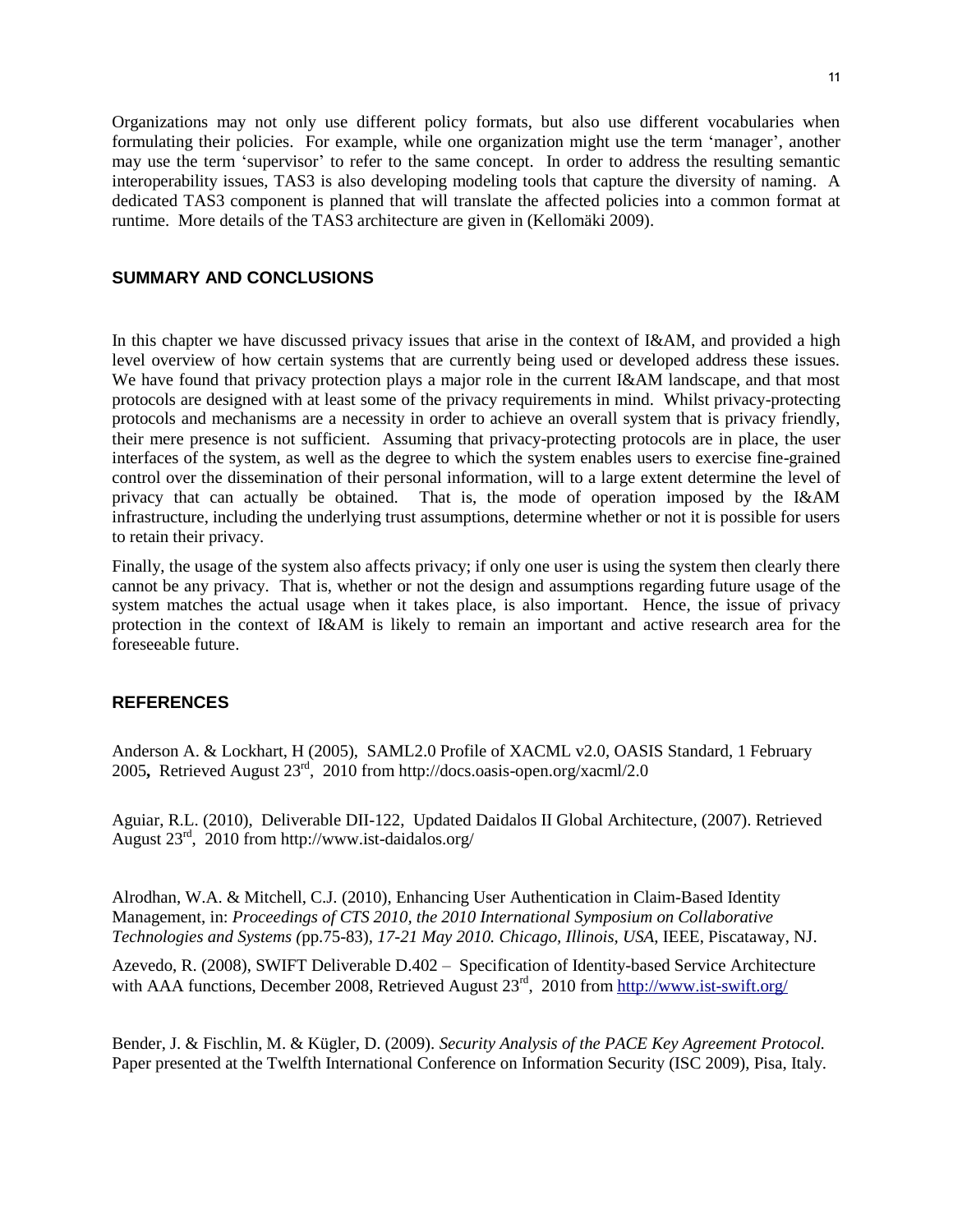Brands, S. (2000), Rethinking Public Key Infrastructure and Digital Certificates: Building in Privacy, MIT Press

Camenisch, J. & Saramati, P. (2009), PrimeLife Deliverable D2.1.1, First Report on Mechanisms, Retrieved August  $23^{rd}$ , 2010 from [http://www.primelife.eu](http://www.primelife.eu/)

Cantor, S. & Kemp, J. & Philpott, R & Maler, E (2005), Assertions and Protocol for the OASIS Security Assertion Markup Language (SAML) V.2, OASIS Standard, 15 March 2005**,** Retrieved August 23rd , 2010 from<http://saml.xml.org/saml-specifications>

Chadwick, D.W. & Zhao, G. & Otenko, S. & Laborde, R. & Su, L. & Nguyen, T.A. (2008), PERMIS: A modular authorization infrastructure, in: *Concurrency and Computation: Practice and Experience* (pp. 1341-1357), Volume 20, Number 11.

E. Maler, P. Mishra, R. Philpott (2003), Assertions and Protocol for the OASIS Security Assertion Markup Language (SAML) V.1.1, OASIS Standard, 2 September 2003**,** Retrieved August 23rd, 2010 from<http://saml.xml.org/saml-specifications>

Eichholz, J. & Hühnlein, D. & Schwenk, J. *SAMLizing the European Citizen Card*. Paper presented at BIOSIG 2009 Special Interest Group on Biometrics and Electronic Signatures, September 2009, Darmstadt, Germany.

Fischer-Hübner, S. & Wästlund, E. & Raggett D. (2009), PrimeLife Deliverable D4.3.1, UI Prototypes, administration and presentation version 1, Retrieved August 23<sup>rd</sup>, 2010 from [http://www.primelife.eu](http://www.primelife.eu/)

Hallam-Baker, P. & Maler, E. (2002), Assertions and Protocol for the OASIS Security Assertion Markup Language (SAML), OASIS Standard, 5 November 2002**,** Retrieved August 23rd, 2010 from <http://saml.xml.org/saml-specifications>

Hogben, G (2007), Security Issues and Recommendations for Online Social Networks, ENISA Position Paper 1, Retrieved August 23<sup>rd</sup>, 2010 from [http://www.enisa.europa.eu/act/res/other-areas/social](http://www.enisa.europa.eu/act/res/other-areas/social-networks/security-issues-and-recommendations-for-online-social-networks)[networks/security-issues-and-recommendations-for-online-social-networks](http://www.enisa.europa.eu/act/res/other-areas/social-networks/security-issues-and-recommendations-for-online-social-networks)

Jentzsch, N. (2010, May). *Welfare Analysis of Secondary Use of Personal Data.* Paper presented at the Ninth Workshop on the Economics of Information Security (WEIS 2010), Harvard University, USA.

Jones, M.B. & McIntosh, M. (2009), Identity Metasystem Interoperability Version 1.0, OASIS Standard, 1 July 2009, Retrieved August 23rd, 2010 from<http://docs.oasis-open.org/imi/identity/v1.0/identity.html>

Kellomäki, S. (2009), TAS3 Deliverable 2.1 – TAS3 Architecture, Retrieved August  $23<sup>rd</sup>$ , 2010 from [http://www.tas3.eu](http://www.tas3.eu/)

Kemp, J. & Cantor, S. & Mishra, P. Philpott, R. & Maler, E. (2005), Authentication Context for the